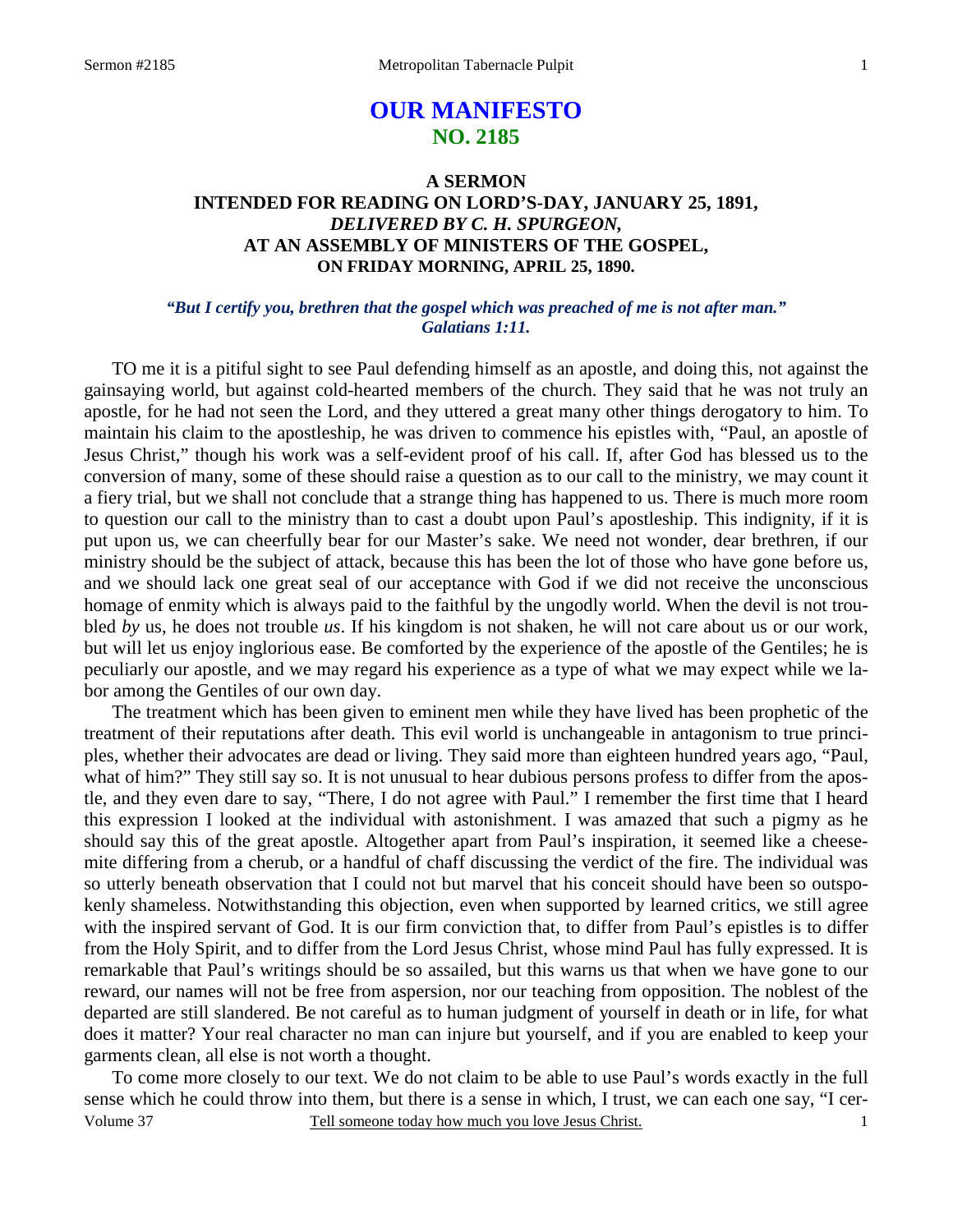tify you, brethren, that the gospel which was preached of me is not after man." We may not only say this, but we ought to be able to say it with thorough truthfulness. The form of expression goes as far as Paul was known to go towards an oath when he says, "I certify you, brethren." He means, I assure you, most certainly—I would have you to be certain of it—"that the gospel which was preached of me is not after man." On this point he would have all the brethren certified past all doubt.

 From the context we are sure that he meant, first of all, that *his gospel was not received by him from men*. His reception of it in his own mind was not after men. And next, he meant, that *the gospel itself was not invented by men*. If I can hammer out these two statements, we will then *draw practical conclusions from them*.

**I.** First, TO US THE GOSPEL IS NOT AFTER MEN AS TO THE MODE BY WHICH WE HAVE RECEIVED IT. In a certain sense we received it from men as to the outward part of the reception, for we were called by the grace of God through parental influence, or through a Sabbath school teacher, or by the ministry of the Word, or by the reading of a godly book, or by other agency. But in Paul's case none of these things were used. He was distinctly called by the Lord Jesus Christ Himself speaking to him from heaven, and revealing Himself in His own light. It was necessary that Paul should not be indebted to Peter, or James, or John, even in the way in which many of us are indebted to instrumentality; so that he might truly say, "I neither received it of man, neither was I taught it, but by the revelation of Jesus Christ." Yet we also can say this in another sense. We also have received the gospel in a way beyond the power of man to convey it to us; men brought it to our ear, but the Lord Himself applied it to our heart. The best of the saints could not have brought it home to our hearts, so as to regenerate, convert, and sanctify us by it. There was a distinct act of God the Holy Spirit by which the instrumentality was made effectual, and the truth was rendered operative upon our souls.

 So I note that *not one among us has received the gospel by birthright*. We may be the children of holy parents, but we are not therefore the children of God. To us it is clear that "that which is born of the flesh is flesh," and nothing more. Only "that which is born of the Spirit is spirit." Yet we hear of persons whose children do not need conversion. They are spoken of as being free from natural corruption, and born children of God, having a grace within which only needs to be developed. I am sorry to say that my father did not find me such a child. He found out early in my life that I was born in sin, and shaped in iniquity, and that folly was bound up in my heart. Friends and teachers soon perceived in me a natural depravity, and assuredly I have found it in myself; the sad discovery needed no minute research, for the effect of the evil stared me in the face in my character. This tradition as to our being born with a holy nature is gaining foothold in the professing church, though contrary to Scripture, and even to the confessions of faith which are still avowedly maintained. Certain preachers hardly dare formulate it as a doctrine, but it is with them a kind of chaotic belief that there may be productions of the flesh which are very superior, and will serve well enough without the new birth of the Spirit. This tacit belief will lead up to birthright membership, and that is fatal to any Christian community, wherever it comes to be the rule. Without conversion, in certain fellowships, young people may drift into the church as a matter of course, and the church becomes only a part of the world, with the Christian name affixed to it. May we never in our churches sink into that condition! That religion which is a mere family appendage is of little worth. The true seed are "born, not of blood, nor of the will of the flesh, nor of the will of man, but of God." We have not received our faith by tradition from our parents, and yet some of us, if true faith could be so received, would certainly have thus received it, for if we are not Hebrews of the Hebrews, yet according to our family tree we are Puritans of the Puritans, descended throughout many generations of believers. Of this we make small account before God, though we are not ashamed of it before men. We have no father in our spiritual life but the Lord Himself, and we have not received that life, or the gospel, by any carnal parentage, but of the Lord alone.

 Brethren, we have not received the gospel, nor do we now receive it, *because of the teaching of any man, or set of men*. Do you receive anything because Calvin taught it? If so, you had need look to your foundations. Do you believe a doctrine because John Wesley preached it? If so, you have reason to mind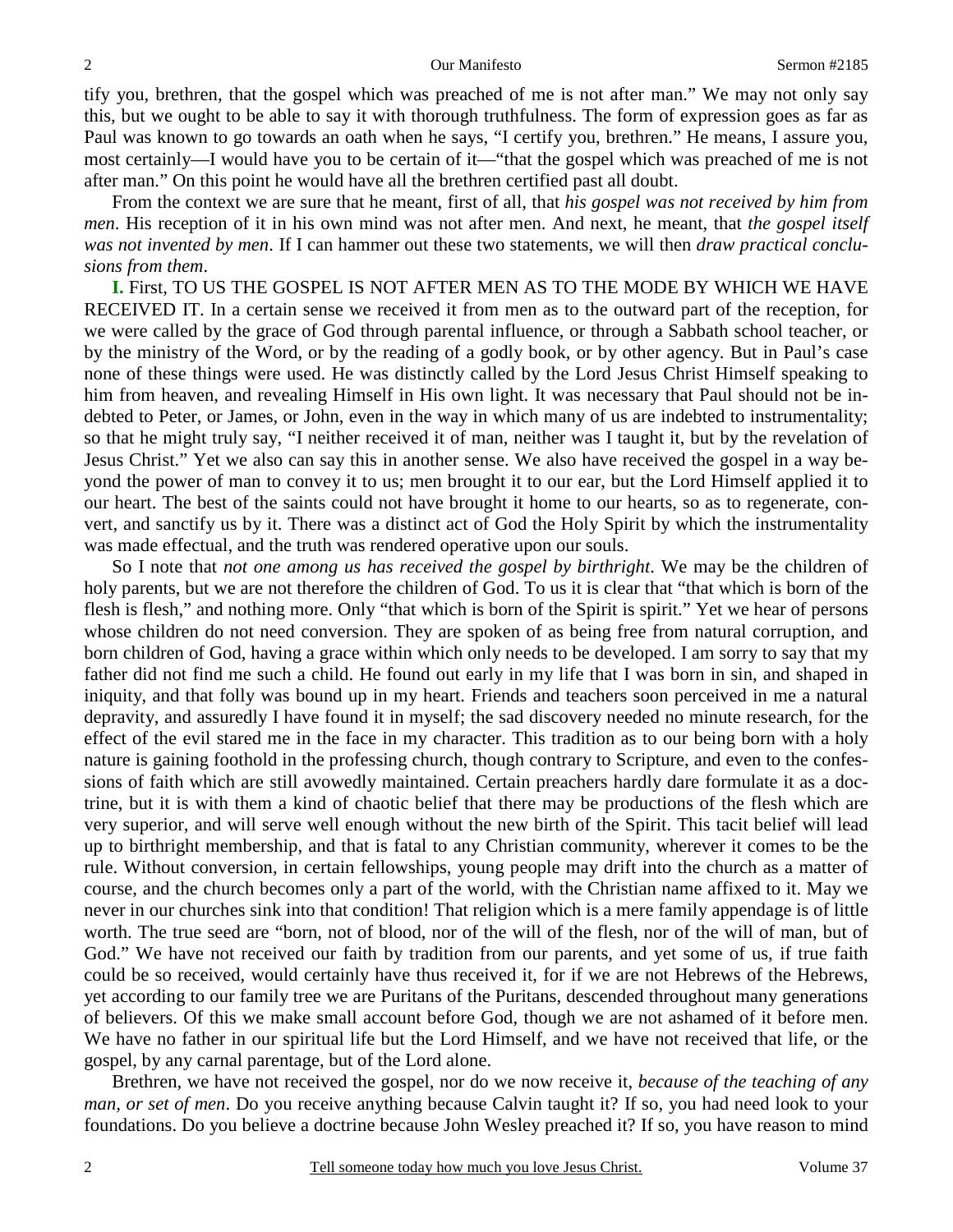what you are doing. God's way, by which we are to receive the truth, is to receive it by the Holy Spirit. It is helpful to me to know what such and such a minister believed. The judgment of a holy, godly, clearsighted, gifted divine is not to be despised; it deserves to have due weight with us. He is as likely to be right as we are, and we should differ from a grace-taught man with some hesitancy. But it is a very different thing to say, "I believe it on this good man's authority." In our raw state as young Christians, it may not be injurious to receive the truth from pastors and parents, and so on, but if we are to become *men* in Christ Jesus, and teachers of others, we must quit the childish habit of dependence on others, and search for ourselves. We may now leave the egg, and get rid of the pieces of shell as quickly as may be. It is our duty to search the Scriptures to see whether these things are so, and more, it is our wisdom to cry for grace to appropriate each truth, and let it dwell in our inmost nature. It is time that we should be able to say, "This truth is now as personally my own as if I had never heard it from lips of man. I receive it because it has been written on my own heart by the Lord Himself. Its coming to me is not after men."

 There is an opinion current in certain circles that you must not receive anything unless it is taught you of men; the word "men" being swallowed up and hidden away, but being there, after all, under the term *"the church."* The church is set up as the great authority. If she has sanctioned it, you dare not question it; if she decrees, it is yours to obey. But this is to receive a gospel "after man" with a vengeance. And the process involved is a strange one. You must trace a dogma as coming through a continuous visible church, and this will lead you through the *Cloaca Maxima* of old Rome. Though truth is manifestly clear and pure, and proves itself to be the water of life to you, yet you must not accept it, but you must go yourself to the mudded stream which can be traced through the foul channel of a continuous church, which for ages has apostatized. My dear brethren, a doctrine's being believed by what may in courtesy be called "the church," is no voucher for it; the most of us would almost regard it as being a question to be raised whether teaching can be true which has been vouched for by those great worldly corporations which have usurped the name of churches of Christ. Several sects claim apostolic succession, and if any possess it, the Baptists are the most likely, since they practice the ordinances as they were delivered, but we do not even care to trace our pedigree through the long line of martyrs, and of men abhorred by ecclesiastics. If we could do this without a break, the result would be of no value in our eyes, for the rag of "apostolic succession" is not worth warehouse-room. Those who contend for the fiction may monopolize it if they will. We do not receive the revelation of God because it has been received by a succession of fathers, monks, abbots, and bishops. We are right glad when we perceive that certain of them saw the truth of God, and taught it, but that fact does not make it truth to us. We would each one say, "I certify you, brethren that, the gospel which was preached of me is not after man." We never think of quoting the community of men called "the church" as the ultimate authority with conscience. "We have not so learned Christ."

 Furthermore, I hope I shall speak for all of you here when I say that *we have received the truth of God personally by the revelation of it to our own souls by the Spirit of the Lord*. Albeit that in so large a company as this I fear there may be a Judas, and the "Lord, is it I?" may well be passed round with holy self-suspicion, yet we can all say, unless fearfully deceived, that we have received the truth which we preach by the inward teaching of the Holy Spirit. Let us turn to our diaries, though the dates are now far away in the long-ago. We remember when the light broke in, and revealed our lost estate, and thus began the groundwork of our teaching. Ah, friends! The darker doctrines which make up the foil of the priceless jewels of the gospel, do you not remember when you received them with power? That I was guilty, I believed, for I was so taught, but then and there I *knew* in my soul that it was so. Oh, how I knew it! Guilty before God, "condemned already," and lying under the present curse of a broken law, I was sorely dismayed. I had heard the law of God preached, and I had trembled as I heard it, but now I felt an inward conviction of personal guilt of the most piercing character. I saw myself a sinner, and what a sight is that! Fearfulness took hold upon me, and shame and dread. Then I saw how true was the doctrine of the sinfulness of sin, and what a punishment it must involve. That doctrine I no longer received of men.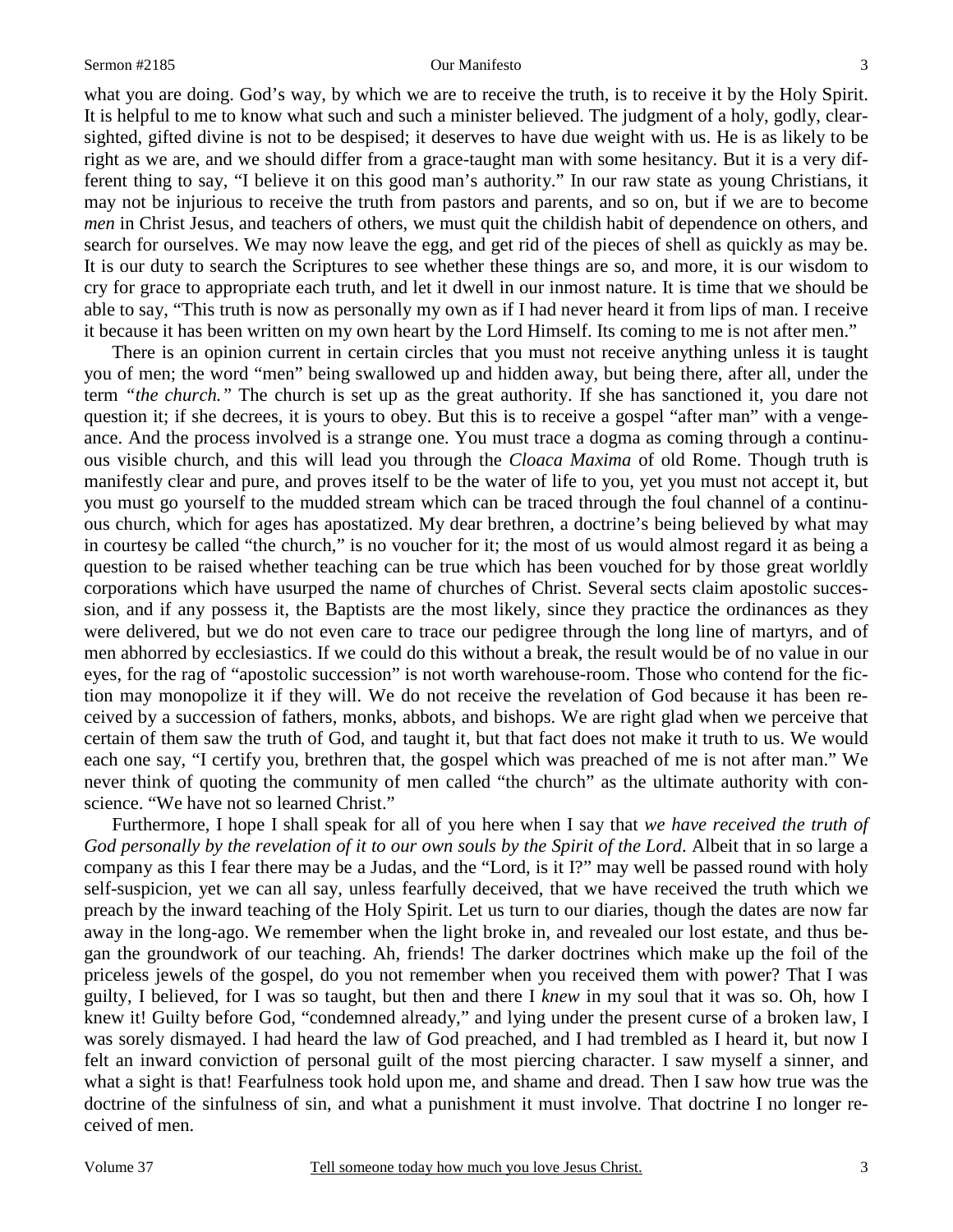The precious doctrine of peace through the precious blood of Jesus, we also know by inward personal teaching. We used to hear and sing of the great Sacrifice, and of the love of Him who bore our sins in His own body on the tree, but now we stood at the foot of the cross, for ourselves we beheld that dear face, and gazed into the eyes so full of pity, and saw the hands and feet that were fastened to the wood for our sakes. Oh, when we saw the Lord Jesus, as our Surety, smarting for our offense, then we received the truth of redemption and atonement in a way that was "not after man"!

 Yes, those gracious men who have gone to heaven did preach the gospel to us fully and earnestly, and they labored to make known Christ to us, but to reveal the Son of God in us was beyond their power. They could as easily have created a world as have made these truths vital to us. We say, therefore, each one from his inmost soul, "I certify you, brethren, that the gospel which was preached of me is not after man," so far as the way by which we have come to know and feel it within our own souls.

 Since our first days we have experienced a gradual opening up of the gospel to our understanding, but in all that process, our real progress has been of God, and not of men. Brethren, you read commentators—that is to say, if your own comments are worth hearing, you read the books of godly men—that is to say, if you yourselves ever say anything worth reading, yet your spiritual learning, if it is true and real, is of the Lord's imparting. Do we learn anything, in the most emphatic sense of learning, unless we are taught of the Lord? Is it not essential that God the Spirit should lay home the truth which has been spoken to you even by the ablest instructor? You have continued to be students ever since you left College, but your Tutor has been the Holy Spirit. By no other method can our spirits learn the truth of God but by the teaching of the Spirit of God. We can receive the shell and the outer form of theology, but the real Word of the Lord itself comes by the Holy Spirit, who leads us into all truth.

 How sweetly the Spirit has taught us *in meditation!* Have you not often been surprised and overcome with delight as Holy Scripture has opened up, as if the gates of the golden city had been set back for you to enter? I am sure that you did not then gather your knowledge from men, because it was all fresh to you as you sat alone with no book before you but the Bible, and yourself receptive, scarcely thinking out matters, but drinking them in as the Lord brought them to you. A few minutes' silent openness of soul before the Lord has brought us in more treasure of truth than hours of learned research. The truth is something like those stalactite caverns and grottoes of which we have heard, which you must enter and see for yourself if you would really know their wonders. If you should venture there without light or guide, you would run great risks, but with blazing torch, and an instructed leader, your entrance is full of interest. See! Your guide has taken you through a narrow winding passage, where you have to creep, or go on bended knees! At last he has brought you out into a magnificent hall, and when the torches are held aloft, the far-off roof sparkles and flashes back the light as from countless jewels of every hue! You now behold nature's architecture, and cathedrals are henceforth toys to you. As you stand in that vast pillared and jeweled palace, you feel how much you owe to your guide, and to his flaming torch. Thus the Holy Spirit leads us into all truth, and sheds light on the eternal and the mysterious. This He does in certain cases very personally. Then He fills us with complete forgetfulness of all our immediate surroundings, and we commune only with the truth. I can well understand how philosophers, while working out an absorbing problem, have seemed lost, and oblivious to all the world besides. Have you never felt a holy absorption in the truth while the Spirit has filled you with its glorious vision? It has been so with many of the saints while taught of God. They are not likely to give up to popular clamor what they have thus received.

 How often has the Lord taught His servants His own truth *in the school of tribulation!* We speak well of meditation; it is as silver, but tribulation is as much fine gold. Tribulation not only works patience, but patience brings experience, and in experience there is a deep and intimate knowledge of the things of God which comes by no other means. Do you know what it is to be in such pain that you could not bear one more turn of the screw, and have you, then, in faintness fallen back upon your pillow, and felt that even then you could not be more happy unless you were caught up to the third heaven? Then has it been verified to some of us that we can do all things through Christ who strengthens us. While ly-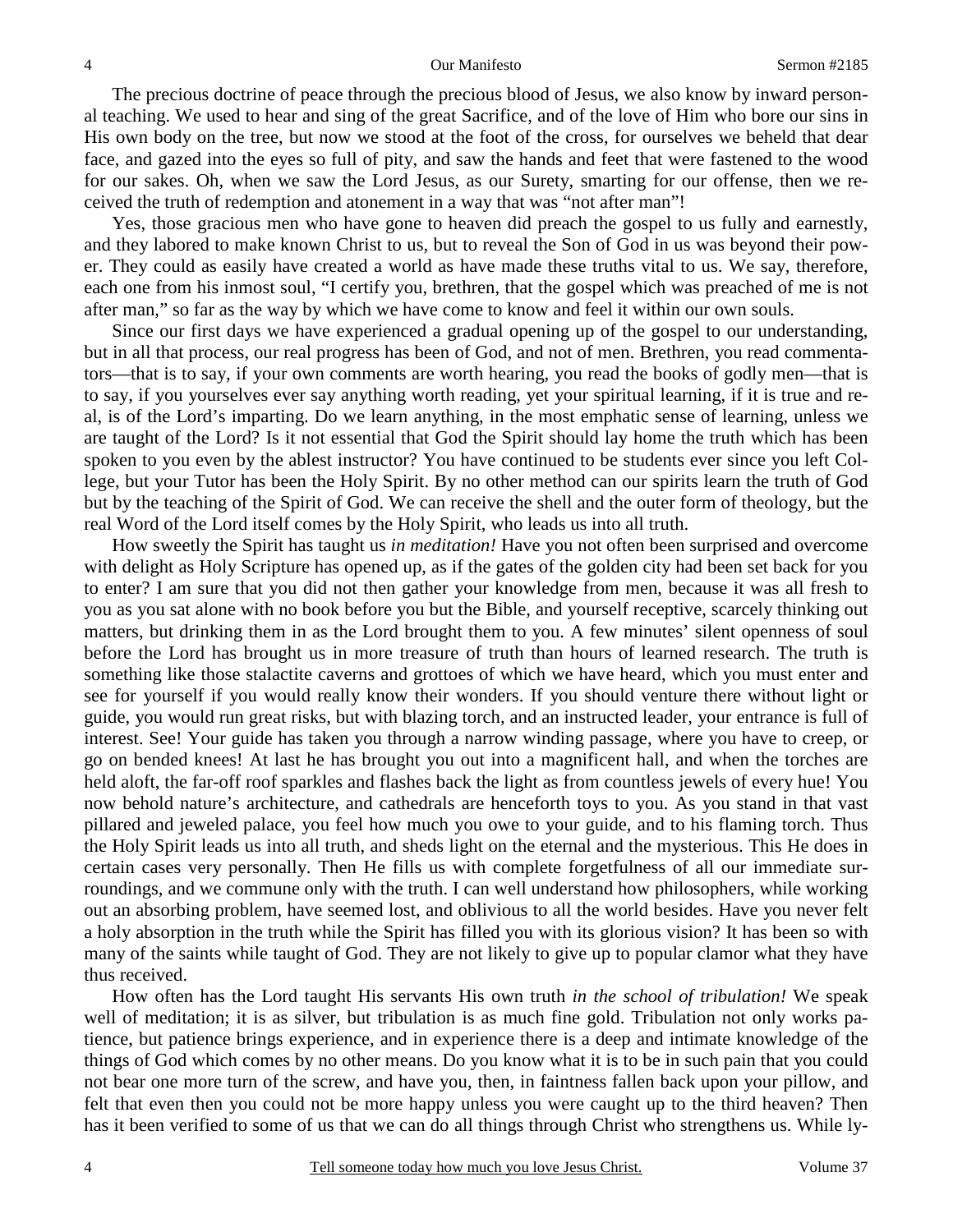ing in passive peace, it may be you have seen a Scripture come forth like a star between the clouds of a tempest, and it has shone with such luster as only the Lord God could have given to it. Depression of spirit and torture of body have been forgotten, while the bright promise has made your soul full of light. There is a place in the far-back desert which you can never forget. There grows a bush. A very unpromising object is a bush, but it is sacred to you, for there the Lord revealed Himself to you and the bush burned with fire, but was not consumed. You will never unlearn the lesson of the burning bush. Do we know any till the Holy Spirit burns it into us, and engraves it on our soul as with an iron pen, and with the point of a diamond? There are ways of learning for which we are very grateful, but the surest way of learning divine truth is by having the word of "engrafted" so as to take living hold upon the soul. Then we do not believe it only; we give our life to it; it lives in us, and at the same time we live upon it. Such truth throbs in every pulse, for it lives in us, and colors our being. The devil insinuates questions, but we are not accountable for what he pleases to do, and we care the less, because he now whispers into a deaf ear. When once the soul itself has received the truth, and it has come to permeate the entire being, we are not accessible to those doubts which before pierced us like poisoned arrows.

 I may add, concerning many of the truths of God, and the whole gospel system, that we have learned the truth thereof *in the field of sacrifice and service with our Lord,* so that to us it is "not after man." If you do not believe in human depravity, accept a pastorate in this wicked London, and if you are true to your commission, you will doubt no more! If you do not believe in the necessity of the Holy Spirit to regenerate, take charge over a cultured and polished congregation, that will hear all your rhetoric, and will remain as worldly and as frivolous as it was before. If you do not believe in the power of the atoning blood, never go and see believers die, for you will find that they trust in nothing else. A dying Christ is the last resort of the believer—

### "*When every earthly prop gives way, He then is all my strength and stay."*

If you do not believe in the election of grace, live where multitudes of men come under your notice, and persons most unlikely are called out from among them in surprising ways and it will grow upon you. Here comes one who says, "I have neither father, mother, brother, sister, nor friend, who ever enters a place of worship." "How came you to believe?" "I heard a word in the street, sir, quite by accident that brought me to tremble before God." Here is the election of grace. Here comes another, dark in mind, troubled in soul, and she is a member of a family all of them members of your church, all happy and rejoicing in the Lord, and yet this poor creature cannot lay hold upon Christ by faith. To your great joy, you set before her Christ in all His fullness of grace, and she becomes the brightest of the whole circle, for they never knew the darkness as she did, and they can never rejoice in the light as she delights in it. To find a greatly-loving saint you must find one who has had much forgiven. The woman that was a sinner is the only one that will wash Christ's feet. There is raw material in a Publican which you seldom find in a Pharisee. A Pharisee may polish up into an ordinary Christian, but somehow there is a charming touch about the pardoned sinner which is lacking in the other. There is an election of grace, and you cannot help noticing, as you go about, how certain believers enter into the inner circle, while others linger in the outer courts. The Lord is sovereign in His gifts, and does as He wills, and we are called to bow before His scepter within the church as well as at its portal. The longer I live the more sure I am that salvation is all of grace, and that the Lord gives that grace according to His own will and purpose.

 Once more, some of us have received the gospel because of *the wonderful unction that has gone with it at times to our souls*. I hope that none of us will ever fall into the snare of following the guidance of impressions made upon us by texts which happen to come prominently before our minds. You have judgements, and you must not lay them aside to be guided by impressions. But for all that, and at the back of all that, there is not a man here that has led an eventful, useful life, but must confess that certain of those acts of his life, upon which his whole history has hinged, are connected with influences upon his mind which were produced, as he believes, by supernatural agency. A passage of Holy Writ, which we have read a hundred times before, took us captive, and became the master of every thought. We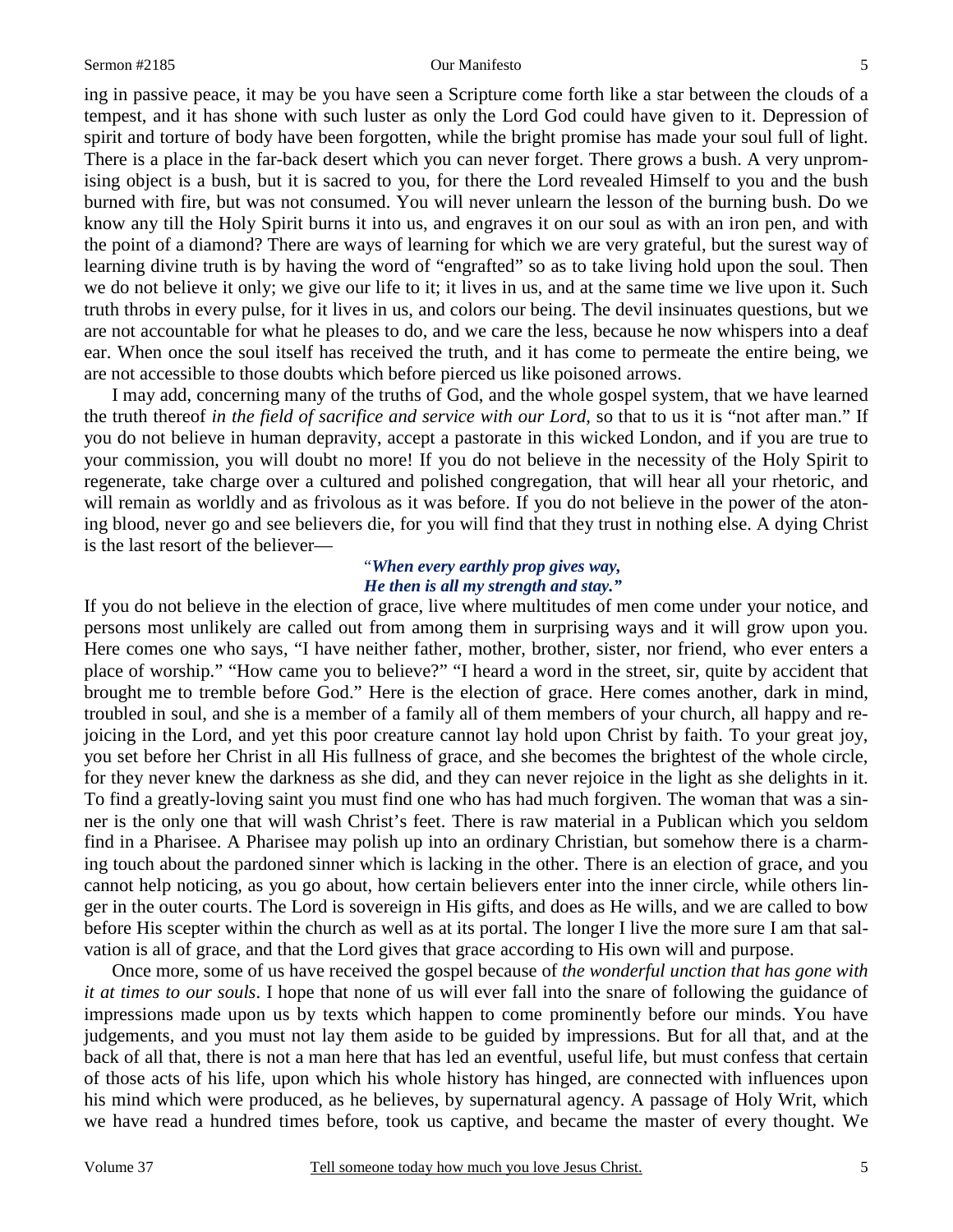steered by it as men trust the polestar, and we found that our voyage was made easy thereby. Certain texts are, to our memory, sweet as wafers made with honey, for we know what they once did for us, and the recollection is refreshing. We have been revived from a fainting fit, nerved for a desperate effort, or fired for a sacrifice by a Scripture which became no longer a word in a book, but the very voice of God to our soul—even that voice of the Lord, which is full of majesty. Have you not noticed how a turn of a word in a text has made it seem all the more fitted for you? It looked a very small point, but it was essential to its effect, just as a small notch in a key may be the exact form which makes it fit the lock. How much may hang on what seems, to the unspiritual, to be nothing more than a slight verbal distinction, or an unimportant turn of expression! A thought of primary importance may turn upon the singular or plural of a word. If it is the Greek word itself, the importance cannot be overestimated, but in an English word, in the translation, there may be well-near equal force according as the word is true to the original. The many, who can only read our marvelous English Bible, come to prize its words because the Lord has blessed them to their souls. A simple Welsh friend believed that our Lord must have been a Welshman, "because," he said, "He always speaks *to me* in Welsh." To me it has often seemed as if the Wellbeloved of my soul had been born in my native village, had gone to my school, and had passed through all my personal experiences, for He knows me better than I know myself. Although I know He was of Bethlehem, and Judea, yet He seems like one of London, or of Surrey. No, more; I see in Him more than manhood could have made Him, I discern in Him a nature more than that of man, for He enters the inmost recesses of my soul, He reads me like an open page, He comforts me as one brought up with me, He dives into my deepest griefs, and attends me in my highest joys. I have secrets in my heart which only He knows. Would God His secret were with me as mine is with Him up to the measure of my capacity! It is because of that wonderful power which the Lord Jesus has over us through His sacred Word that we receive that Word from Him, and receive it as "not of man."

 What is unction, my brethren? I fear that no one can help me by a definition. Who can define it? But yet we know where it is, and we certainly feel where it is not. When that unction perfumes the Word, it is its own interpreter, it is its own apologist, it is it own confirmation and proof, to the regenerate mind. Then the Word of God deals with us as no word of man ever did or could. We have not received it, therefore, of men. Constantly receiving the divine Word as we do, it comes to us with an energy ever fresh and forcible. It comes to us especially with a sanctifying power, which is the very best proof of its coming from the thrice-holy God. Philosophers' words may teach us what holiness is, but God's Word makes us holy. We hear our brethren exhort us to aspire to high degrees of grace, but God's Word lifts us up to them. The Word is not merely an instrument of good, but the Holy Spirit makes it an active energy within the soul to purge the heart from sin, so that it can be said, "You are clean through the Word which I have spoken unto you." When thus cleansed, you know that the Word is true. You are sure of it, and you no longer need even the most powerful book of "evidences." You have the witness in yourself, the evidence of things not seen, the seal of eternal verity.

 I have taken all this time upon how we receive the gospel, and therefore I must be brief upon a further point.

**II.** TO US THE TRUTH ITSELF IS NOT AFTER MEN. I desire to assert this plainly. If any man thinks that the gospel is only one of many religions, let him candidly compare the Scripture of God with other pretended revelations. Have you ever done so? I have made it a College exercise with our brethren. I have said—We will read a chapter of the Koran. This is the Muslim's holy book. A man must have a strange mind who should mistake that rubbish for the utterances of inspiration. If he is at all familiar with the Old and New Testaments, when he hears an extract from the Koran, he feels that he has met with a foreign author; the God who gave us the Pentateuch could have had no hand in many portions of the Koran. One of the most modern pretenders to inspiration is the Book of Mormon. I could not blame you should you laugh outright while I read aloud a page from that conglomeration. Perhaps you know the Protevangelion, and other apocryphal New Testament books. It would be an insult to the judgement of the least in the kingdom of heaven to suppose that he could mistake the language of these forgeries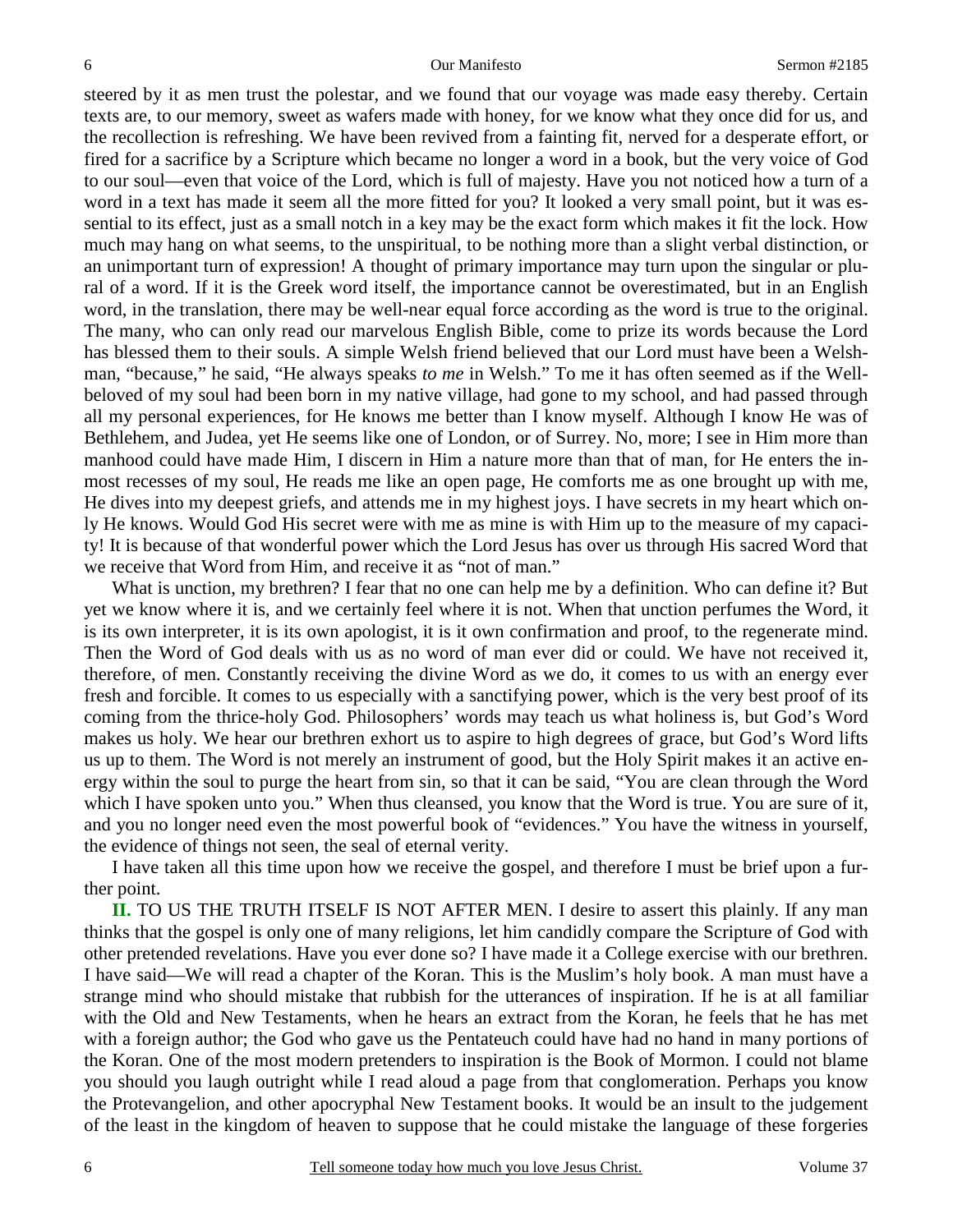for the language of the Holy Spirit. I have had several pretended revelations submitted to me by their several authors, for we have more of the prophetic clan about than most people know of, but not one of them has ever left on my mind the slightest suspicion of his sharing the inspiration of John, or Paul. There is no mistaking the inspired Books if you have any spiritual discernment. Once let the divine light dawn in the soul, and you perceive a coloring and a fashion in the product of inspiration which are not possible to mere men. Would one who doubts this write us a fifth Gospel? Would anyone among our poets attempt to write a new Psalm, which could be mistaken for a Psalm of David? I do not see *why* he could not, but I am sure he cannot. You can give us new psalmody, for it is an instinct of the Christian life to sing the praises of God, but you cannot match the glory of divinely-inspired song. Therefore we receive the Scripture, and consequently the gospel, as "not after man."

 You say, perhaps, "You are comparing books, and forgetting that your theme is the gospel." But this is only in appearance. I do not care to waste your time by asking you to compare the gospels of men. There is not another gospel that I know of that is worth the comparison for a single minute. "Oh, but," they say, "There is a gospel that is much wider than yours." Yes, I know that it is much wider than mine, but to what does it lead? They say that what is nicknamed Calvinism has a very narrow door. There is a word in Scripture about a strait gate and a narrow way, and therefore I am not alarmed by the accusation. But then there are rich pastures when you enter within, and this renders it worth while to enter in by the strait gate. Certain other systems have very wide doors, but they lead you into small privileges, and those of a precarious tenure. I hear certain invitations which might run as follows—"Come you disconsolate, but if you come, you will be disconsolate still, for there will be no *eternal* life made sure to you, and you must preserve your own souls, or perish after all." But I shall not enter into any comparisons, for they are odious in this case.

 The gospel, *our gospel, is beyond the strain and reach of human thought*. When men have exercised themselves to the very highest in original conceptions, they have never yet thought out the true gospel. If it is such a commonplace thing as the critics would have us believe, why did it not arise in the minds of the Egyptians or Chinese? Great minds often run in the same grooves; why did not other great minds run in the same grooves as those of Moses, or Isaiah, or Paul? I think it is a fair thing to say that, if it is such a commonplace form of teaching, it might have arisen among the Persians or Hindus, or, surely, we might have found something like it among the great teachers of Greece. Did any of these think out the doctrine of free and sovereign grace? Did they guess at the Incarnation and Sacrifice of the Son of God? No, even with the aid of our inspired Book, no Muslim, to my knowledge, has taught a system of grace in which God is glorified as to His justice, His love, and His sovereignty. That sect has grasped a certain sort of predestination which it has defaced into blind fate, but even with that to help them, and the unity of the Godhead as a powerful light to aid them, they have never thought out a plan of salvation so just to God and so pacifying to the troubled conscience as the method of redemption by the substitution of our Lord Jesus.

 I will give you another proof, which, to my mind, is conclusive that our gospel is not after men, and it is this—that *it is immutable, and nothing that man produces can be so called*. If man makes a gospel—and he is very fond of doing it, like children making toys—what does he do? He is very pleased with it for a few moments, and then he pulls it to pieces, and makes it up in another way and this continually. The religions of "modern thought" are as changeable as the mists on the mountains. See how often science has altered its very basis! Science is notorious for being most scientific in destruction of all the science that has gone before it. I have sometimes indulged myself, in leisure moments, in reading ancient natural history, and nothing can be more comic. Yet this is by no means an abstruse science. In twenty years' time, some of us may probably find great amusement in the serious scientific teaching of the present hour, even as we do now in the systems of the last century. It may happen that, in a little time, the doctrine of evolution will be the standing jest of schoolboys. The same is true of the modern divinity which bows its knee in blind idolatry of so-called science. Now we say, and do so with all our heart, that the gospel which we preached forty years ago, we will still preach in forty years' time if we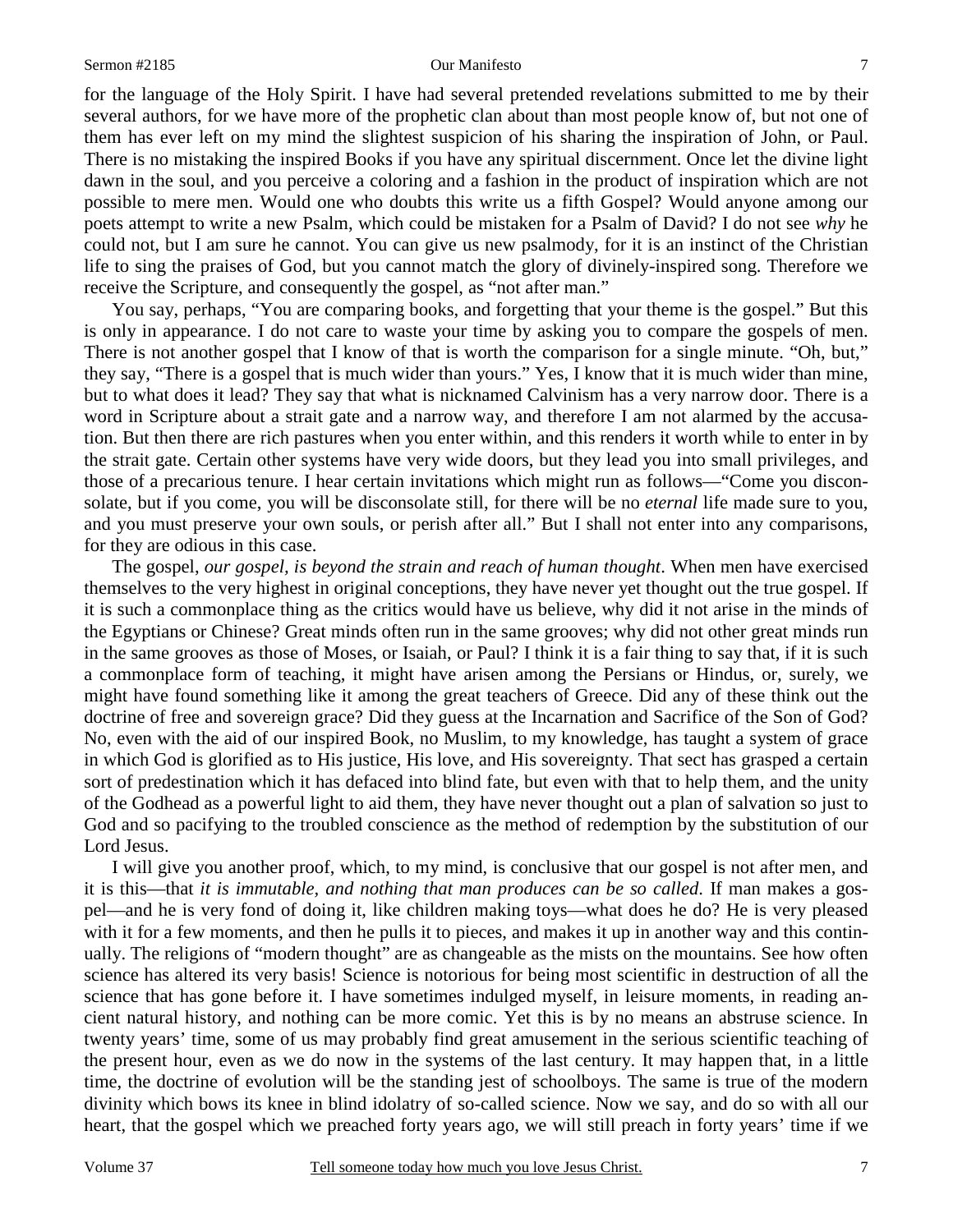### 8 **8** Sermon #2185

are alive. And, what is more, that the gospel which was taught of our Lord and His apostles is the only gospel now on the face of the earth. Ecclesiastics have altered the gospel, and if it had not been of God it would have been stifled by falsehood long ago, but because the Lord has made it, it abides forever. Everything human is before long moon-struck, so that it shifts with every phase of the lunar orb, but the Word of the Lord is not after men, for it is the same yesterday, today, and forever.

 It cannot be after men, again, because *it is so opposed to human pride*. Other systems flatter men, but this speaks the truth. Hear the dreamers of today cry up the dignity of human nature! How sublime is man! But point me to a single syllable in which the Word of God sets itself to the extolling of man. On the contrary, it lays him in the very dust, and reveals his condemnation. Where is boasting then? It is excluded; the door is shut in its face. The self-glorification of human nature is foreign to Scripture, which has for its grand object the glory of God. God is everything in the gospel which I preach, and I believe that He is all in all in your ministry also. There is a gospel, in which the work and the glory are divided between God and man, and salvation is not altogether of grace, but in our gospel "salvation is of the Lord." Man never could nor would have invented and devised a gospel which would lay him low and secure to the Lord God all the honor and praise. This seems to me to be clear beyond all question, and hence our gospel is not after men.

 Again, it is not after men, because *it does not give sin any quarter*. I have heard that an Englishman has professed himself a Muslim because he is charmed by the polygamy which the Arabian prophet allows his followers. No doubt the prospect of four wives would win converts who would not be attracted by spiritual considerations. If you preach a gospel which makes allowances for human nature, and treats sin as if it were a mistake rather than a crime, you will find willing hearers. If you can provide absolution at small cost, and can ease conscience by a little self-denial, it will not be a wonder if your religion becomes fashionable. But our gospel declares that the wages of sin is death, and that we can only have eternal life as the gift of God, and that this gift always brings with it sorrow for sin, a hatred towards it, and an avoidance of it. Our gospel tells a man that he must be born again, and that without the new birth he will be lost eternally, while with it he will obtain everlasting salvation. Our gospel offers no excuse or cloak for sin, but condemns it utterly. It presents no pardon except through the great Atonement, and it will give that man no security who tries to harbor any sin in his bosom. Christ died for sin, and we must die to sin, or die eternally. If we preach the gospel faithfully, we must preach the law. You cannot fully preach salvation by Christ without setting Sinai at the back of the picture and Calvary in the front. Men must be made to feel the evil of sin before they will prize the great Sacrifice which is the head and front of our gospel. This is not to the taste of this or any other age, and therefore I am sure man did not invent it.

 We know that the gospel of our Lord Jesus Christ is not of men, because *our gospel is so suitable for the poor and illiterate*. The poor, according to the usual fashion of men, are overlooked. Parliament has enclosed all the commons, so that a poor man cannot keep a goose; I doubt not that, if it were likely to be effectual, we should soon hear of a bill for distributing freeholds of the stars among certain sky-lords. It is evident that a fine property in the celestial regions is, at the present time, unregistered in any of our courts. Well, they may sooner enclose and assign the sun, moon, and stars than the gospel of our Lord Jesus. This is the poor man's common. "The poor have the gospel preached to them." Yet there are not a few nowadays who despise a gospel which the common people can hear and understand, and we may be sure that a plain gospel never came from them, for their taste does not lie in that direction. They want something abstruse, or, as they say, "thoughtful." Do we not hear this sort of remark, "We are an intellectual people, and need a cultured ministry. Those evangelistic preachers are all very well for popular assemblies, but we have always been select, and require that preaching which is abreast of the times"? Yes, yes, and their man will be one who will not preach the gospel unless it is in a clouded manner, for if he does declare the gospel of Jesus, the poor will be sure to intrude themselves, and shock my lords and ladies. Brethren, our gospel does not know anything about high and low, rich and poor, black and white, cultured and uncultured. If it makes any difference, it prefers the poor and down-trodden. The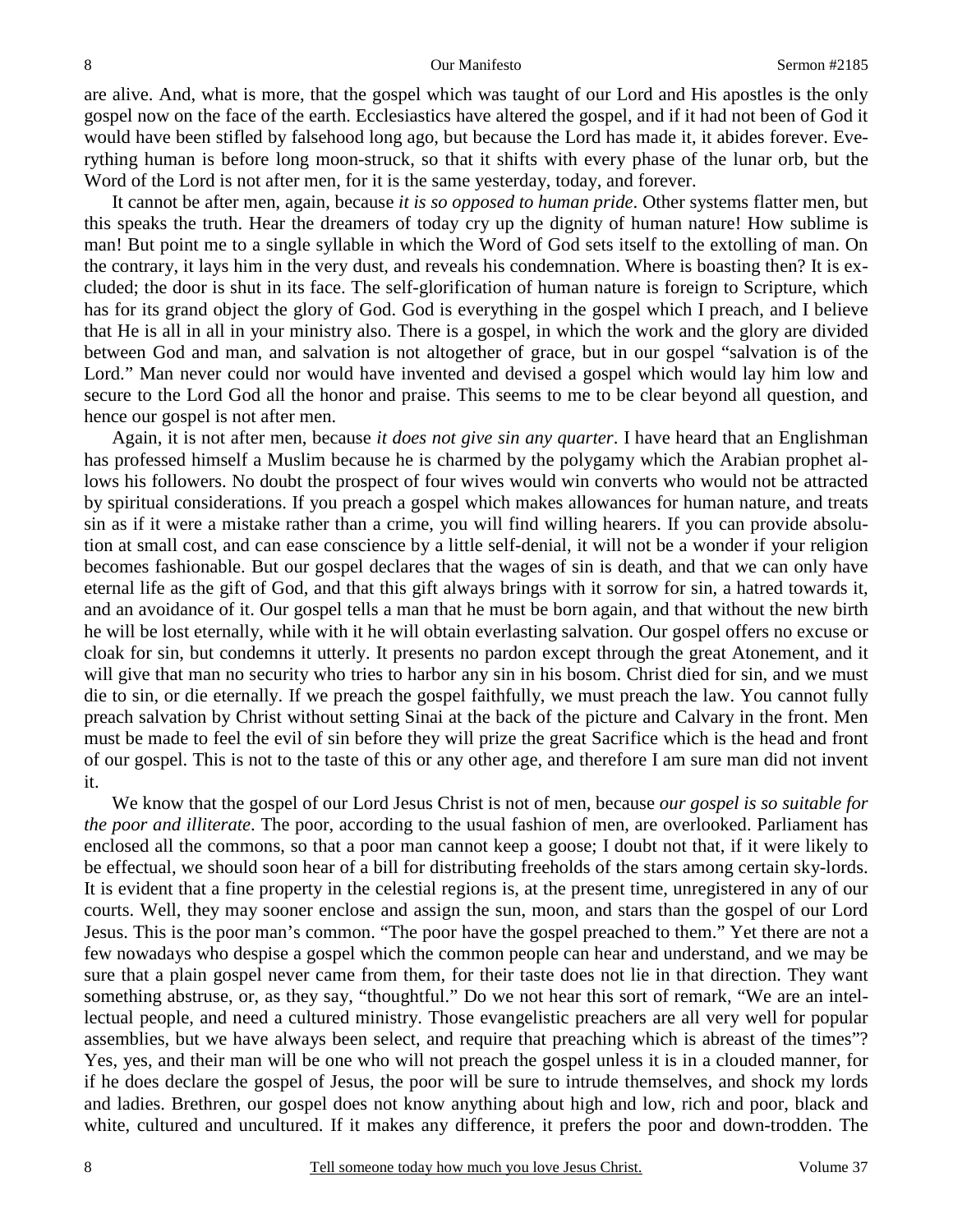great Founder of it says, "I thank You, O Father, Lord of heaven and earth, because You have hid these things from the wise and prudent, and have revealed them unto babes." We praise God that He has chosen the base things, and things that are despised. I hear it boasted of a man's ministry, although it gradually diminishes the congregation, that it is doing a great work among "thoughtful young men." I confess that I am not a believer in the existence of these thoughtful young men; those who mistake themselves for such I have generally found to be rather conceited than thoughtful. Young men are all very well, and so are young women, and old women also, but I am sent to preach the gospel to every creature, and I cannot limit myself to thoughtful young men. I certify to you that the gospel which I have preached is not after men, for it knows nothing of selection and exclusiveness, but it values the soul of a sweep or a dustman at the same price as that of the Lord Mayor, or her Majesty.

 Lastly, we are sure that the gospel we have preached is not after men, because *men do not take to it*. It is opposed even to this day. If anything is hated bitterly, it is the out-and-out gospel of the grace of God, especially if that hateful word, "sovereignty" is mentioned with it. Dare to say, "He will have mercy on whom He will have mercy, and He will have compassion on whom He will have compassion," and furious critics will revile you without stint. The modern religionist not only hates the doctrine of sovereign grace, but he raves and rages at the mention of it. He would sooner hear you blaspheme than preach election by the Father, atonement by the Son, or regeneration by the Spirit. If you want to see a man worked up till the Satanic is clearly uppermost, let some of the new divines hear you preach a freegrace sermon. A gospel which is after men will be welcomed by men, but it needs a divine operation upon the heart and mind to make a man willing to receive into his inmost soul this distasteful gospel of the grace of God.

 My dear brethren, do not try to make it tasteful to carnal minds. Hide not the offense of the cross, lest you make it of none effect. The angles and corners of the gospel are its strength; to pare them off is to deprive it of power. Toning down is not the increase of strength, but the death of it. Why, even among the sects, you must have noticed that their distinguishing points are the horns of their power, and when these are practically omitted, the sect is effete. Learn, then, that if you take Christ out of Christianity, Christianity is dead. If you remove grace out of the gospel, the gospel is gone. If the people do not like the doctrine of grace, give them all the more of it. Whenever its enemies rail at a certain kind of gun, a wise military power will provide more of such artillery. A great general going in before his king, stumbled over his own sword. "I see," said the king, "your sword in is the way." The warrior answered, "Your Majesty's enemies have often felt the same." That our gospel offends the King's enemies is no regret to us.

 Dear friends, if it is so that we have not received the gospel from man, but from God, *let us continue to receive the truth by the divinely-appointed channel of faith*. Are you sure that you ever will to the full *understand* the truth of God? With most of us the understanding is like a narrow rear gate to the city of Mansoul, and the great things of God cannot be so cut down as to be brought in by that entrance. The door is not wide enough. But our city has a great gate called faith, through which even the infinite and eternal may be admitted. Give over the hopeless effort of dragging into the mind by efforts of reason that which can so readily dwell in you by the Holy Spirit through faith. We that speak against rationalism are ourselves apt to reason too much, and there is nothing so unreasonable as to hope to receive the things of God by reasoning them out. Let us believe them upon the divine testimony, and when they try us, and even when they seem to grate upon the sensibilities of humanity, let us receive them none the less for that. We are not to be judges of what God's truth ought to be; we are to accept it as the Lord reveals it.

 Next, *let us, each one, expect opposition if he receives the truth from the Lord,* and especially opposition from one person who is both near and dear to him—namely, himself. There is a certain "old man" who is yet alive, and he is no lover of the truth, but, on the contrary, he is a partisan of falsehood. I heard a gracious policeman say that, when he stood in Trafalgar Square, and fellows of the baser sort kicked him and the other police, he felt a bone of the old man stirring within him. Ah, we have felt that bone